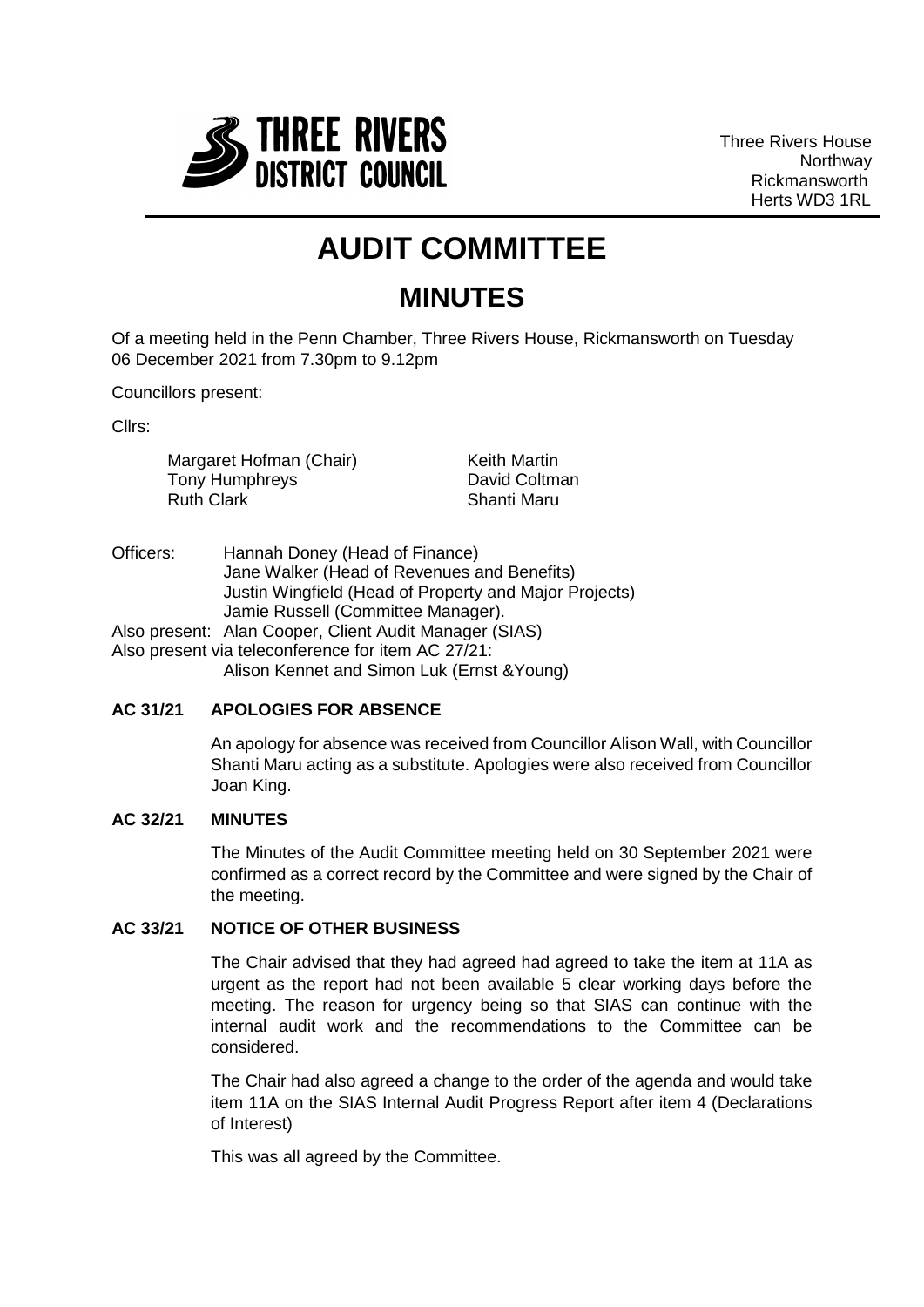The Chair advised that there was no other business.

# **AC 34/21 DECLARATIONS OF INTEREST**

There were no declarations in interest.

#### **AC 34/21 SIAS INTERNAL AUDIT PROGRESS REPORT**

The Chair asked the Head of Revenues and Benefits to explain the issues highlighted by the audit, and indicate when the issues would be resolved.

The Head of Revenues and Benefits advised that the most concerning issue related to a software module that is used to destroy outdated personal data, which had destroyed some documents that were still required. This discovery resulted in the module being switched off. The delay and difficulties in getting it switched back on had come from staff turnover, and meant that a software developer was being engaged. It is envisaged that the module can be used to automate the destruction of documents relating to council tax and business rates, but not benefit documents. These would require a manual process, which would be documented by the Head of Revenues and Benefits, in consultation with the Client Audit Manager. It is estimated this will happen in early January 2022, with a further timescale to come back at the next meeting of the Audit Committee.

A Member asked if it is correct that the risk comes from destroying live documents, not from continuing to store outdated documents.

The Head of Revenues and Benefits confirmed this was correct, although best practise suggests keeping to agreed timescales for information retention.

A Member asked if there was any financial loss as a result of this module.

The Head of Revenues and Benefits confirmed that there was not.

A Member asked what safeguards are in place to prevent this from happening in future.

The Head of Revenues and Benefits said that housing benefits documents will be checked as part of the manual process before they are destroyed. For all other documents, an officer will be tasked with having oversight of the automated process to ensure the software is acting as expected.

A Member asked how would the department know that documents hadn't been destroyed that should have been retained.

The Head of Revenues and Benefits believes that output reports would show this but wasn't involved in the implement of the system, and Internal Audit would need to be satisfied in the process before the system is phased back in.

A Member asked what is being done to ensure staff turnover doesn't affect efficiency in the future.

The process will be saved on a shared drive, and a larger pool of Officers will be involved, spreading the knowledge.

The Head of Revenues and Benefits said that in relation to the discounts review, the empty homes and single person discounts were the biggest area of financial impact, and current workload pressures were slowing this down. In relation to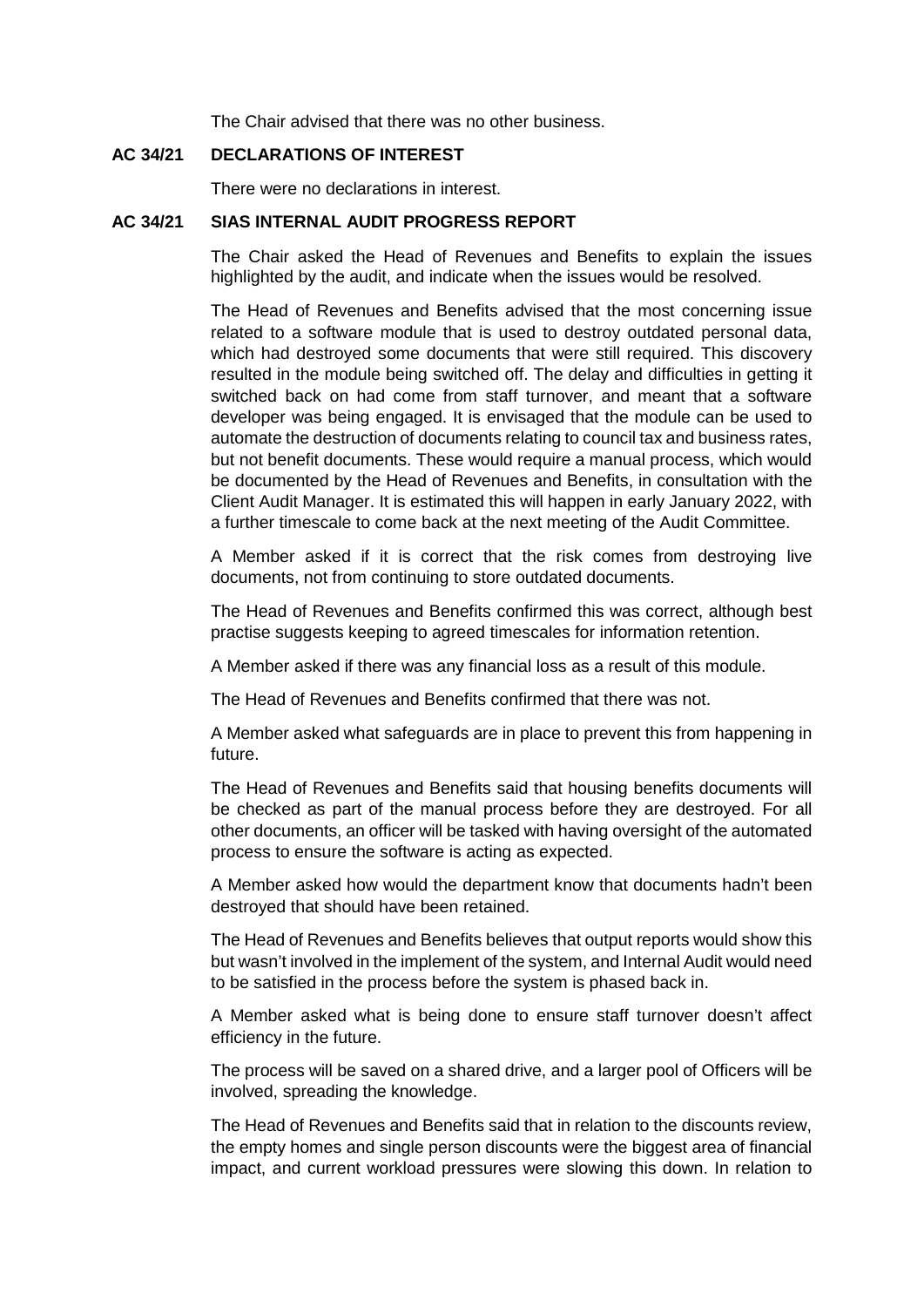debtors and write-offs, sundry debt write offs were currently being signed off by the Director Of Finance and the Head of Revenues and Benefits, then Council Tax write offs will follow.

A Member asked what the issue with Single Person Discounts was.

The Head of Revenues and Benefits said it was due to volume and the resource that was required to process these. Work volumes and demand in the service are currently very high, but additional resource was currently being sought to assist with the Empty Home review.

The Head of Property and Major Projects was invited to speak on areas relevant to their service and said that the timetable for completion had been affected by the pandemic and staff churn. March 2022 was the target date that a Property Management System would be procured, followed by a period of twelve to eighteen months after this to collate the data needed to populate the system, which would need to be aided by some skilled temporary staffing resource.

A Member asked if the Committee could receive a monthly update leading up to the target date for the systems procurement.

The Head of Property and Major Projects was happy to commit to this.

A Member asked what stage was system procurement was at.

The Head of Property and Major Projects said there are three strands, each with a lead Officer responsible; Property Management System, Garage system and Finance (Direct Debit). A specification had been developed to ensure it is fit for purpose.

A Member asked what the benefits of the proposed new system were.

The Head of Property and Major Projects said it would remove a lot of manual searching for information and the Garage system could can be used shortly after the system goes live as it does not need data populated into it to become effective, mitigating the risk relating to Garages.

The Client Audit Manager presented the contents of the report, and expected to be on track with the presented program by the end of the year. A new audit focusing on Procurement cards was the only additional audit that would be taking place.

A correction to the submitted report, in that that five changes to the implementation dates needed to be approved, not the six stated.

Councillor Margret Hofman, duly seconded, moved all the recommendations set out in the Audit Annual report.

On being put to the Committee the recommendation was declared CARRIED by the Chair of the meeting having been agreed by general assent.

#### RESOLVED:

- Note the Internal Audit Progress Report for the period to 26 November 2021
- Approve amendments to the Audit Plan as at 26 November 2021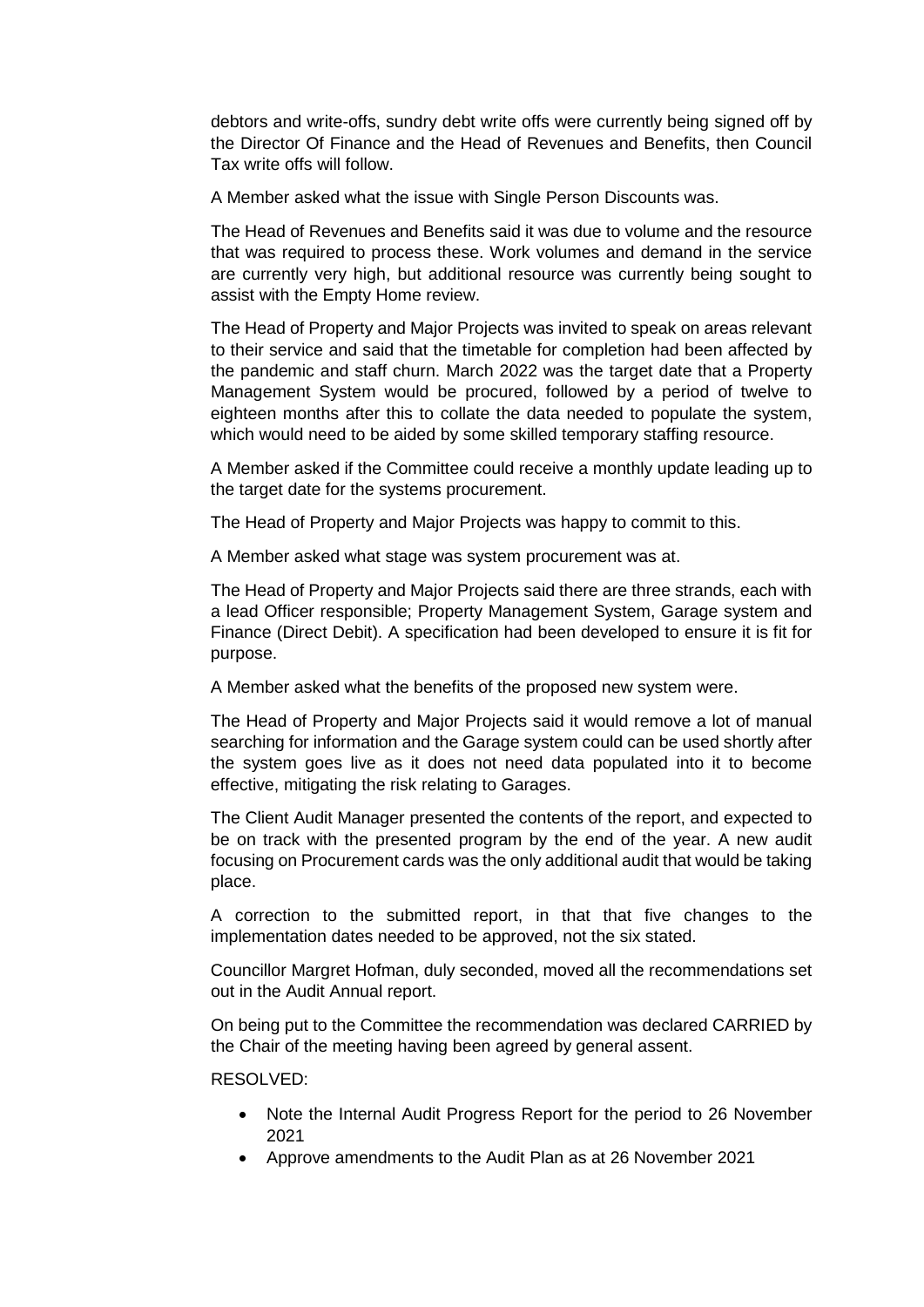- Agree changes to the implementation dates for 5 audit recommendations (paragraph 2.5) for the reasons set out in Appendices 3 to 6
- Agree removal of implemented audit recommendations (Appendices 3 to 6)

# **AC 35/21 TREASURY MANAGEMENT MID-YEAR REPORT 2021/22**

The Head of Finance presented the report supplied to Committee in advance of the meeting.

A Member of asked why the Capital Strategy wasn't included.

The Head of Finance said that CIPFA were expected to publish an updated Prudential Code for Capital Finance in the middle of December and the Capital Strategy will need to be updated to reflect this and to ensure that we are fully compliant. It was therefore not possible for the strategy to come to this committee. The Strategy will go to Council via Policy and Recourses Committee for approval and in year changes can also be made if required.

#### RESOLVED:

That the report be noted

#### **AC 36/21 DRAFT TREASURY MANAGEMENT POLICY 2022/23**

The Head of Finance presented the report supplied to Committee in advance of the meeting.

A Member asked at what point Councils could have their own Capital Investment Strategy.

The Head of Finance confirmed that this has been since Local Government Act in 2003.

A Member asked what would the Committee be expected to scrutinise within the Treasury Management Policy.

The Head of Finance suggested interest rate assumptions, credit rating criteria, lending limits and lending duration are areas that the Committee might wish to ensure they are happy with.

A Member asked if, in the Head of Finance's opinion, the Council was adhering to its own policy.

The Head of Finance said she was of the belief it was, and the investments were very risk adverse.

A Member asked if any benchmarking had been done against other local authorities.

The Head of Finance said that this was something that would look to be include in the Year End reports, and would circulate any data currently held. The Head of Finance would also look to make use of the skills and knowledge Treasury Management Advisors to inform the Committee at future training sessions.

#### RESOLVED:

That the report be noted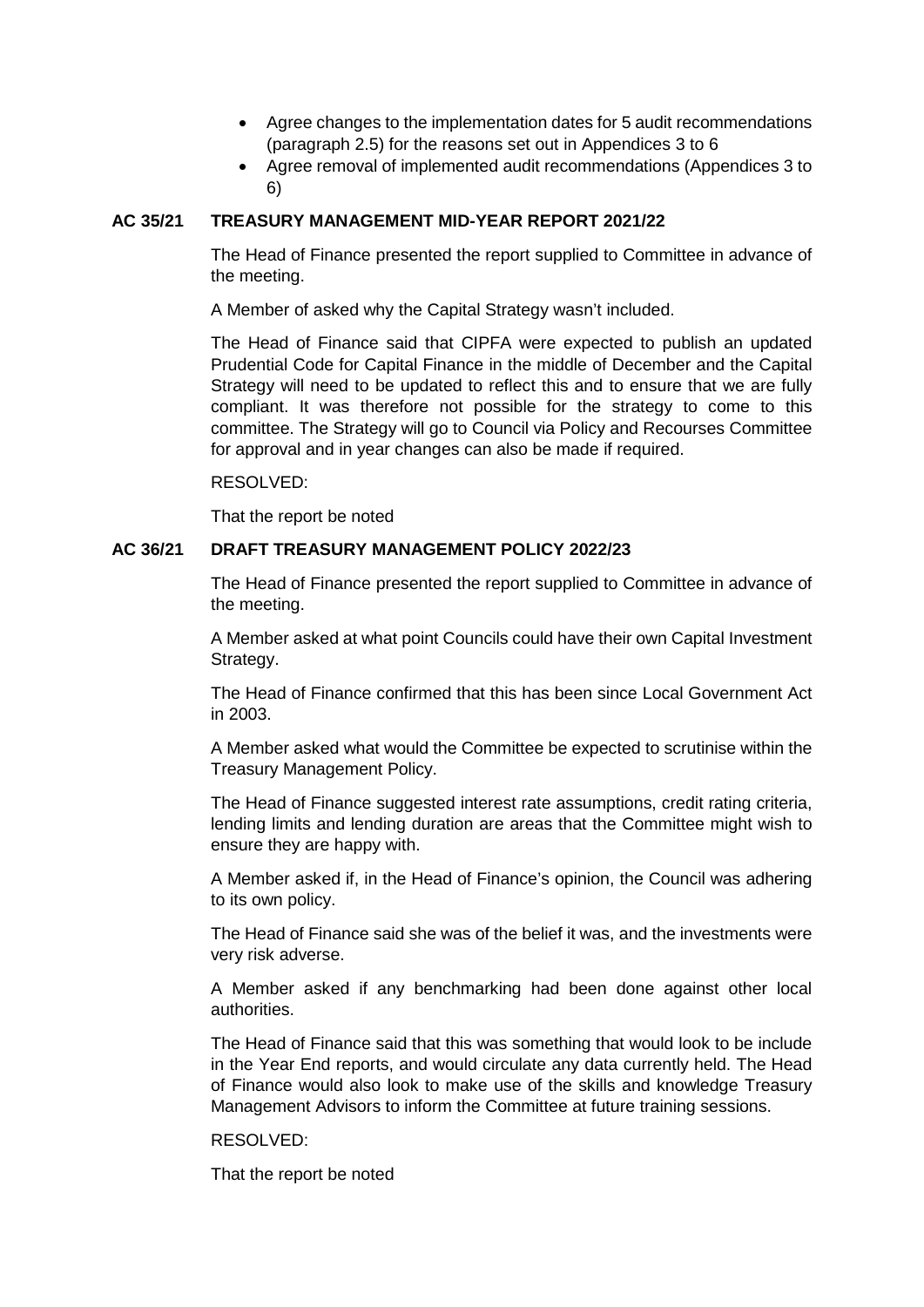# **AC 37/21 EXTERNAL AUDIT UPDATE**

The External Auditors advised that the 2019/20 audit still ongoing, with a number of queries still outstanding from Officers. The auditors said that had resource available to close this off once responses are received.

A Member asked when the External Auditors could expect responses to their queries.

The Head of Finance said that some of these queries related to disparate information causing Officers difficulty in responding as speedily as they would like to. The Head of Finance also advised the committee that base data had already been provided for the 2020/2021 audit in readiness for this to commence and that the 2021/22 audit is likely to take place in the autumn of next year, which likely to be common place for Councils at a District level, with a plan in place to catch up with the audit schedule to catch up cover over the next eighteen months.

A Member asked who is responsible.

The Head of Finance said it would fall under the remit of the Head of Finance, and Section Heads were working on this as soon as possible.

A Member asked if the Council had any oversight over Parish Council spending.

The Head of Finance said that Parish Council's set their own rate as part of the Council Tax setting process, and formulas are in place to ensure residents aren't double charged for services not realised in the Parish they live in.

A Member asked if it was likely Council and Business rates would not be spent within the District.

The Head of Finance said it was possible and that Central Government had proposed a new formula to raise income through Council tax, based on need within the area, but this was not confirmed.

#### RESOLVED:

That the update be noted

# **AC 38/21 APPOINTMENT OF EXTERNAL AUDITORS**

A Member asked could there be a scenario where two External Auditors were working on audits from different years.

The Head of Finance said this was a possibility and that extending the contract with the current provider wasn't an option due to procuring the current contract via the PSSA.

A Member asked if there was any ability to reduce the fees paid to the auditors.

The Head of Finance said that an independent review had been carried out by Sir Tony Redmond at the request of the Secretary of State. The Redmond Review recommended an increase in fees, so any reduction was unlikely. Fees for additional work were sent via the PSAA so the Council has the chance to challenge these if required.

Councillor Margret Hofman, duly seconded, moved the Officer recommendation.